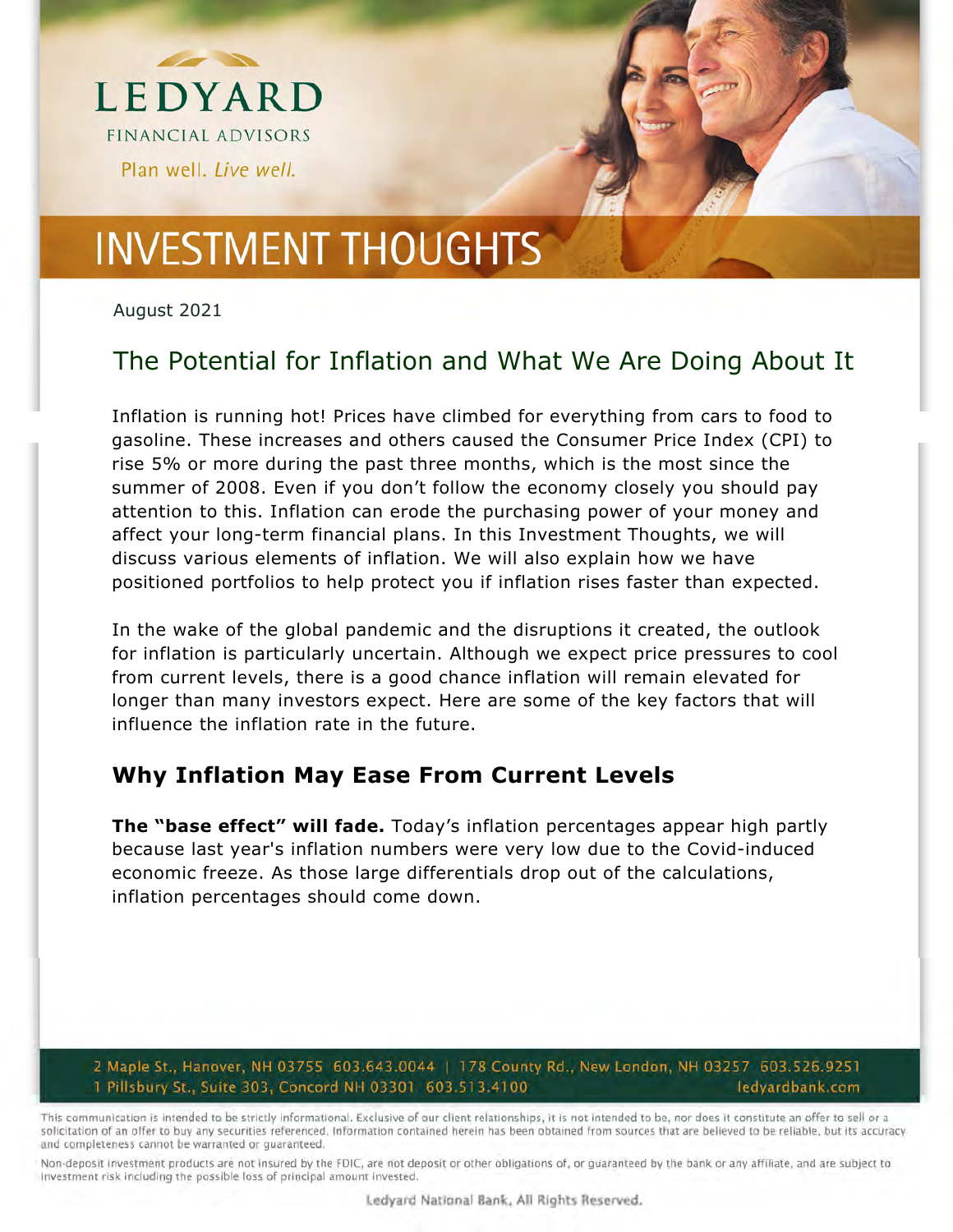**Economic growth will slow.** Although the economy will remain strong, its rate of growth will peak soon. It will decelerate as pent-up demand from the Covid-19 lockdown subsides and emergency policies that boosted the economy over the past year wane. Because inflation follows economic growth with a lag, it should also decelerate in the months ahead.

**Supply shortages will diminish.** Bottlenecks in the global supply chain have contributed to rising inflation. During the pandemic demand for goods and services dropped sharply. Companies responded by idling factories and laying off workers. The economy has since rebounded and manufacturers are now struggling to rehire workers and find the components they need to produce products. This has led to delivery delays and price increases. These imbalances will diminish as supply catches up to demand, but it won't happen overnight. Given the complexity of semiconductor manufacturing, for example, it will take time to ramp up chip production. The shortage of semiconductors has held back the production of goods such as automobiles, appliances and smartphones.

#### **Why Inflation May Stay Elevated**

**Wages are likely to increase.** Wages are rising and may increase further as businesses struggle to find workers. America had a record 10.1 million job openings in June. Employers are offering incentives to attract workers such as cash bonuses, tuition support, childcare and even pet insurance. It should become easier to fill positions as generous state-level unemployment benefits expire, schools reopen for in-person instruction and the Delta variant recedes. But companies may still need to raise wages to attract workers as the labor market tightens. The pandemic precipitated structural changes and there are many workers that may never return to their old jobs.

**Housing costs accelerate.** Although home prices are red-hot, they are not directly factored into the Consumer Price Index. Instead, the Bureau of Labor Statistics includes "owners' equivalent rent" in the CPI calculation. This measure accounts for about a quarter of the index. It is how much homeowners think they could ask for if they rented their homes. Homeowners are always slow to adjust their expectations. Therefore, this hypothetical measure usually lags home price increases and actual rents, which private sector reports show are rising in the double digits. As the Bureau's statistics catch up to reality, it will likely be a source of persistent upward pressure on the Consumer Price Index.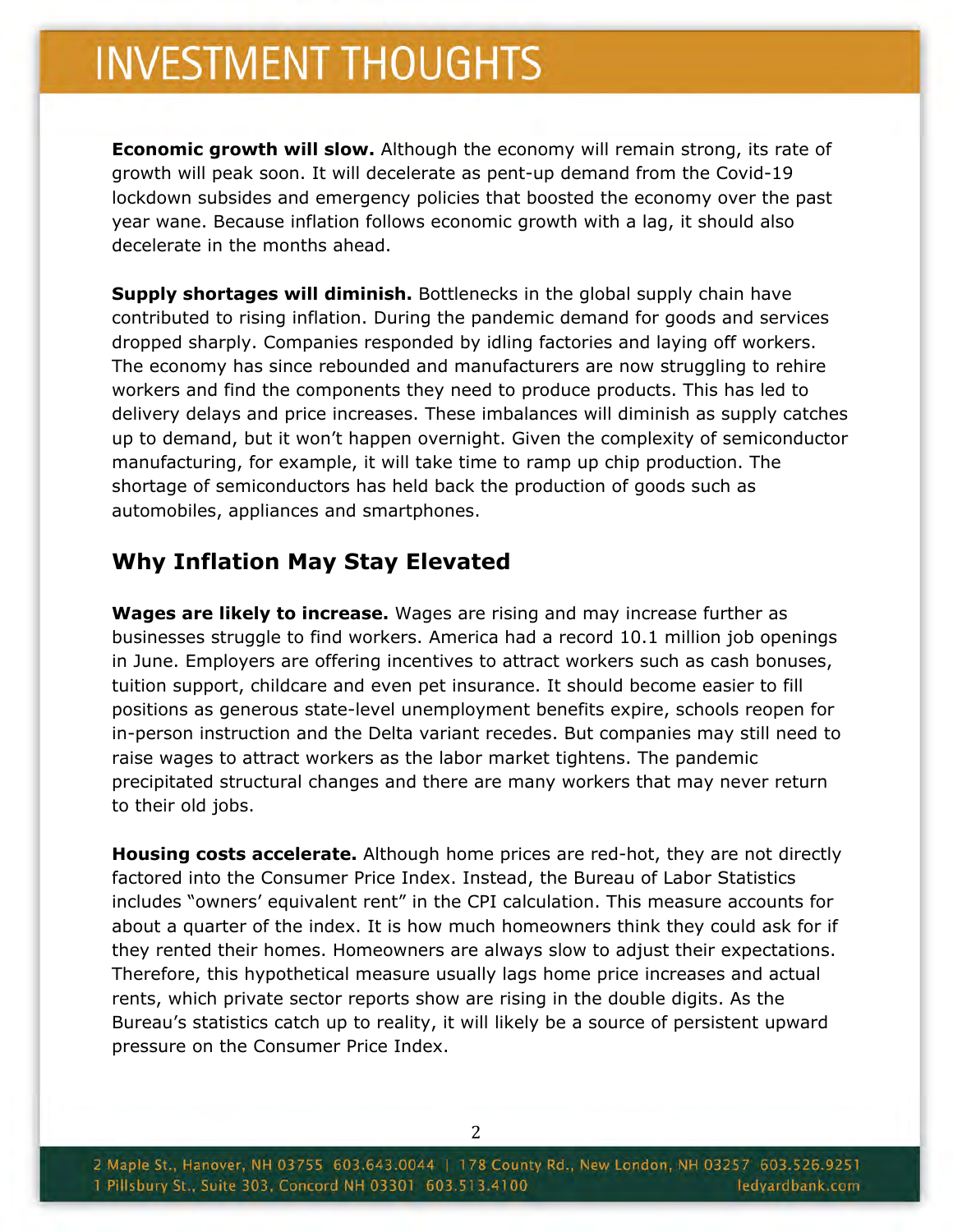**The Fed keeps its foot on the accelerator too long.** Inflation could get out of hand if the Federal Reserve does not take steps to reverse some of its ultra-easy monetary policies soon. The textbook cause of inflation is too much money chasing after too few goods. We are experiencing both conditions today. When Covid-19 became a global issue, the Federal Reserve supported the economy by flooding the capital markets with trillions worth of liquidity. As the following chart shows, M2 money supply (blue line) surged an unprecedented 25%! Meanwhile supply bottlenecks have constrained the production of goods. While this situation is concerning, we take some solace in the fact that the velocity of money declined and remains low. The velocity of money is the rate at which money is exchanged in the economy. It is shown by the green line. When it is low, it helps neutralize the inflationary impact of strong money growth. Still, The Federal Reserve needs to begin to unwind its emergency policies soon to ensure that inflation does not become a persistent problem.



**Inflation expectations rise.** If companies and consumers begin to expect inflation to rise it can become a self-fulfilling prophecy that causes actual inflation to rise. If companies believe inflation will keep rising, they will pass higher costs on to the consumer. Faced with higher costs at the cash register, consumers will ask their employers for higher pay. This cycle can become self-perpetuating. Recent surveys show that inflation expectations are rising but are still well contained. That could change, particularly if people lose confidence in the Federal Reserve's ability to keep inflation under control.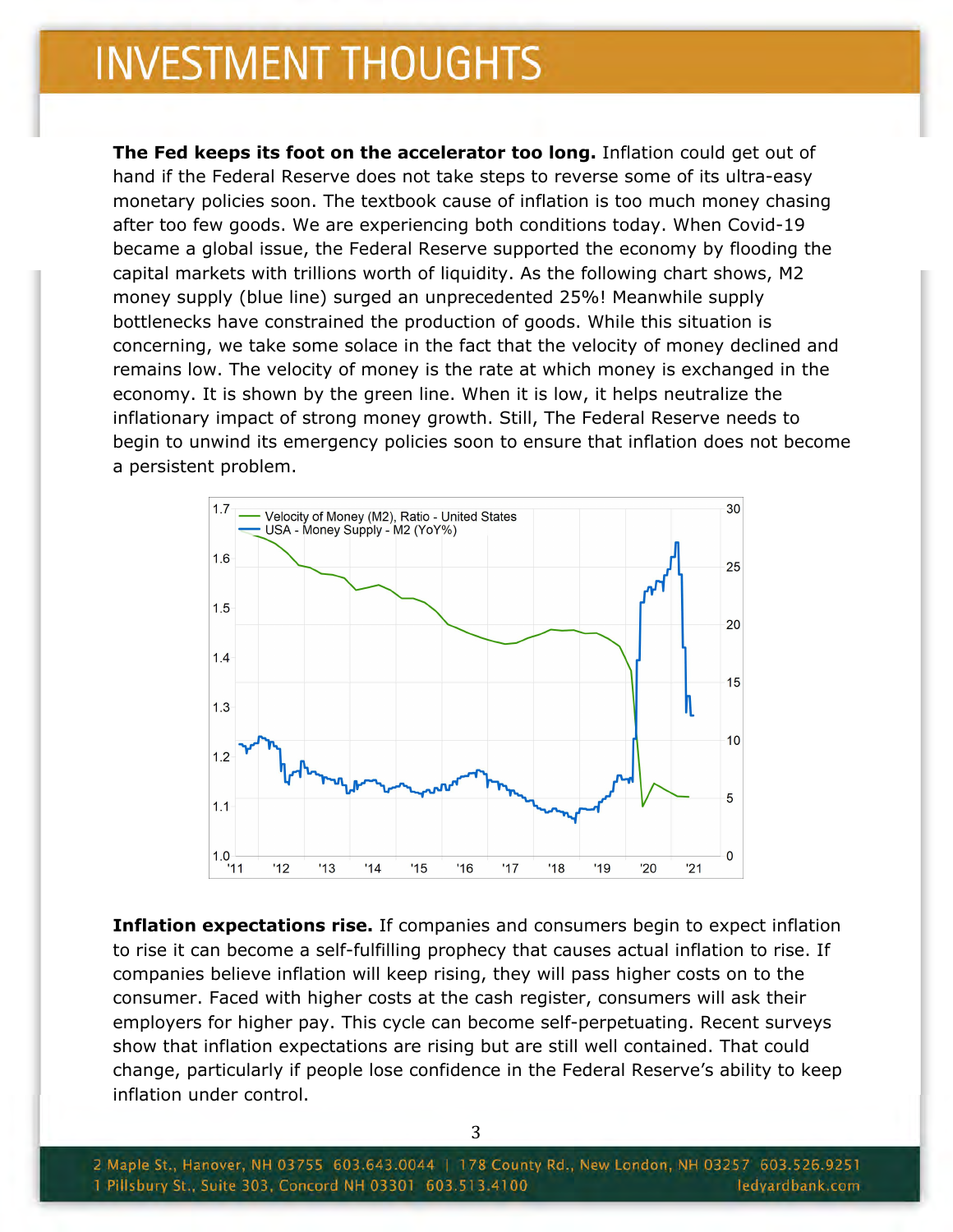#### **What We Are Doing About It**

Given all these moving parts it is hard to know how inflation will play out in the months ahead. History shows that economists have a very poor track record forecasting inflation and the pandemic has made the outlook more uncertain than ever. While it is hard to predict inflation, we can prepare. We have put a lot of thought into how to construct portfolios for a period when inflation may prove more persistent than many people currently expect. We believe the following features of our portfolios are helpful:

We are holding more bonds with short-term maturities than usual. Short-term bonds decline less in value than long-term bonds when inflation picks up and interest rates rise. We also hold Treasury Inflation Protected securities (TIPS) in portfolios that hold taxable bonds, except for those that have a high allocation to stocks. Unlike traditional bonds, their principal value and income adjust higher as inflation increases.

We also hold certain types of stocks that have historically outperformed the market during periods of rising inflation. As we discussed in our October 2020 Investment Thoughts, we have increased our clients' exposure to high quality value stocks over the past year. A recent study by GMO, a prominent Boston based institutional investment firm, looked at the performance of high-quality value stocks during periods when inflation was more than 5%. They found that they exceeded the S&P 500 Index return in 7 of 8 of these periods. During higher inflation environments investors tend to rotate away from growth stocks and into value stocks as current income and cash flows become more important. Growth stocks' promises of higher profits in the distant future look less attractive in an inflationary environment. We are also focused on holding stock in companies that can pass on higher costs to their customers by increasing prices.

Over the past year we have also added more international investments to portfolios. They have more exposure than the US market to sectors that benefit when inflation is rising. International stocks also provide exposure to currencies other than the US dollar. This can be helpful during inflationary periods when the dollar often declines in value.